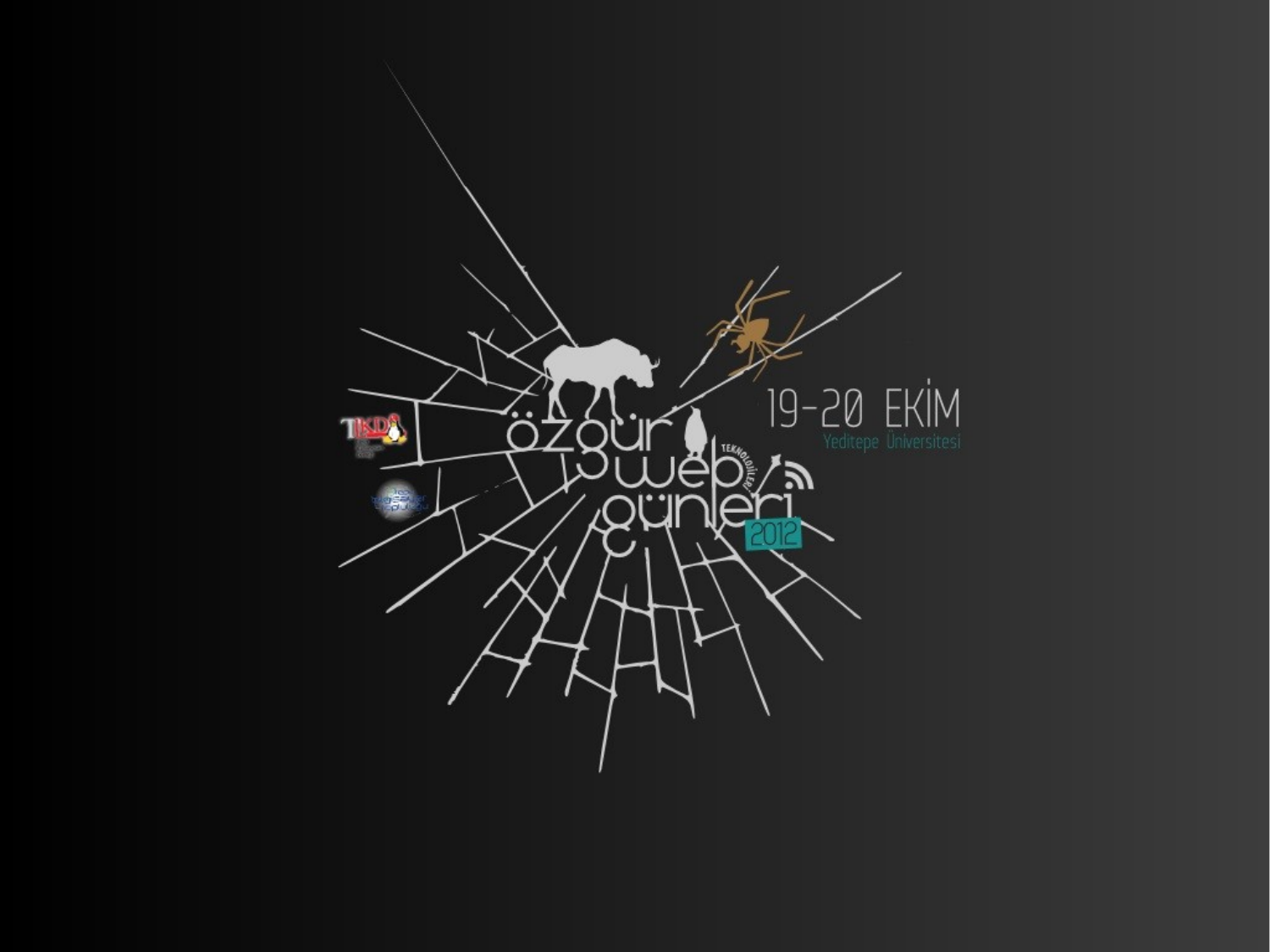## **About the Event**

Last year, the second Free Web Technologies Day was organized jointly by Turkish Linux Users Association and Yeditepe University Computer Society. In 3 parallel sessions, over 40 people presented 34 different topics, with about 750 participants.

With the experience of past events, we aim to bring together everyone interested in free software and web technologies in Turkey, for increasing awareness of free software and its usage in web aplications.

We invite you to become a sponsor of the third Free Web Technologies Day, It will take place in 19-20 October 2012 in Istanbul Yeditepe University with about a thousand participants from universities, public and private sector, including web designers/programmers, students and free software enthusiasts.

> Best Regards, Adil Akbaş Turkish Linux Users Association

> > E-mail: adil.akbas@linux.org.tr Phone: 0505 814 69 41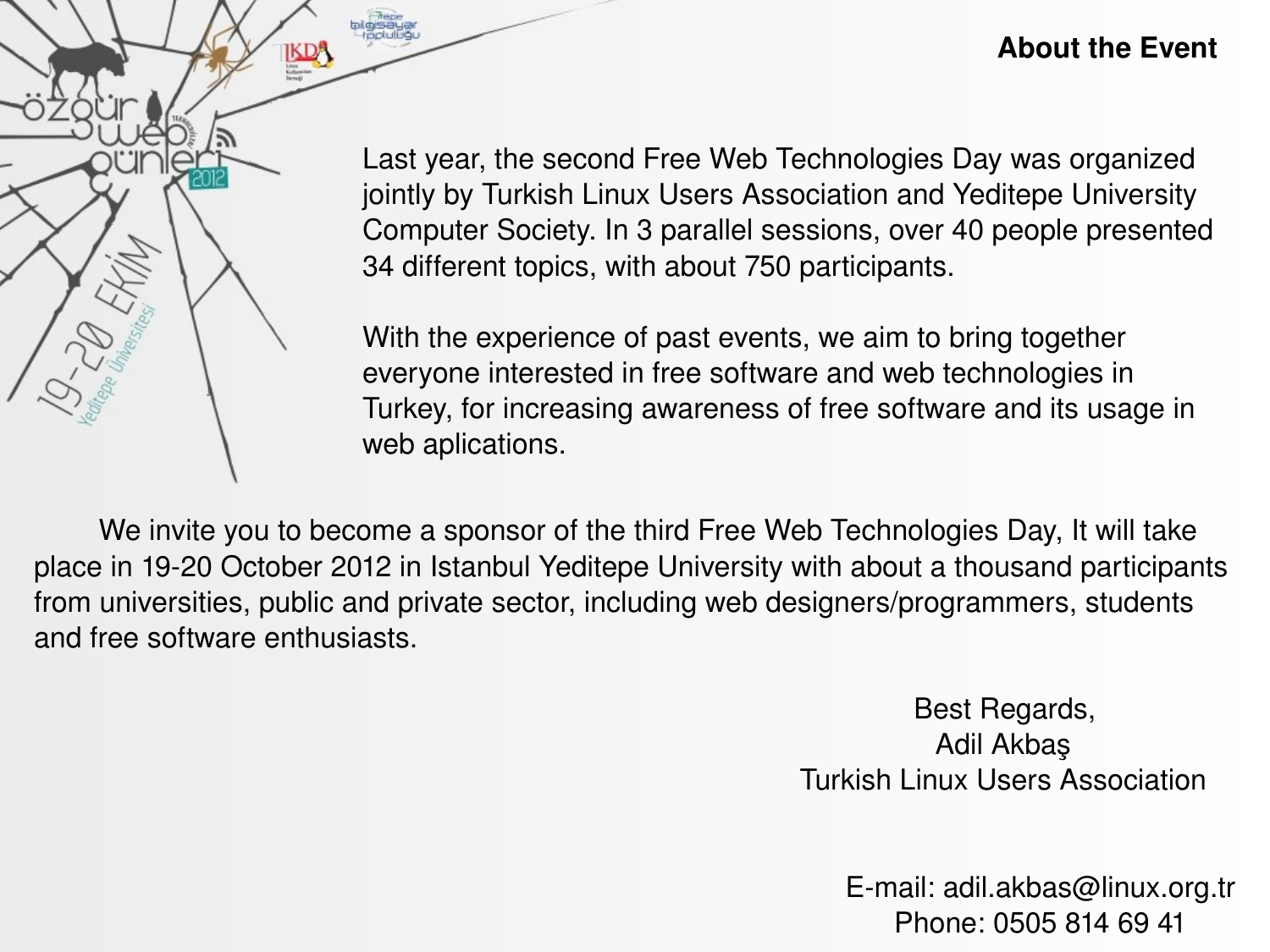

Patrick Lauke Web Evangelist @ Opera

## **Invited Speakers**



Jonas Obrist Lead Developer @ djangocms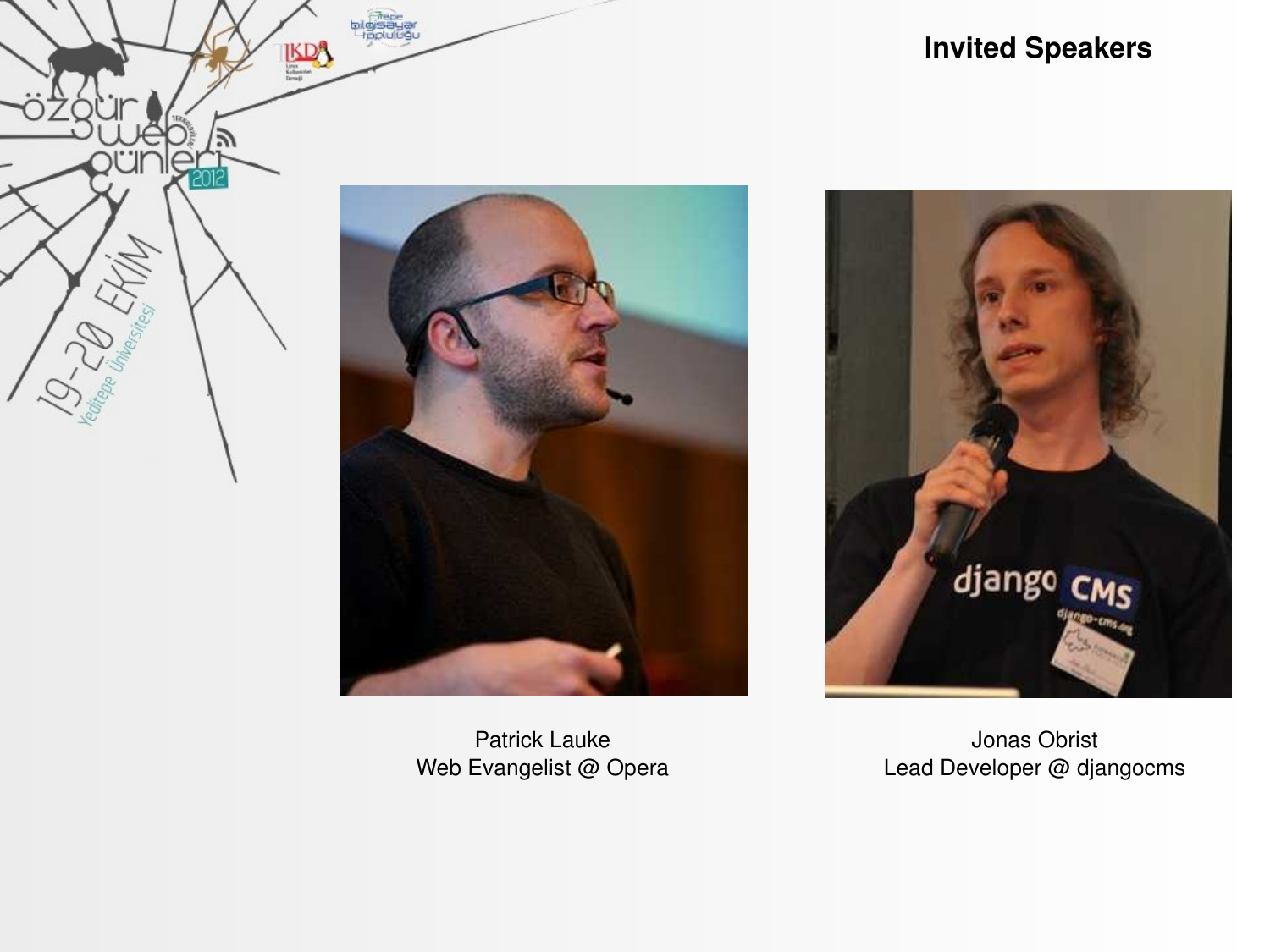

# **Sponsorship Costs**

| <b>Main Sponsor</b>            | 7500 TL                                                                                                                                                                                        |
|--------------------------------|------------------------------------------------------------------------------------------------------------------------------------------------------------------------------------------------|
| <b>Invited Speaker Sponsor</b> | Covering all the costs (travel,<br>accomodation, simultaneous translation,<br>etc.) of an international invited speaker,<br>who has extensive experience related to<br>the event's main theme. |
| <b>Platinum Sponsor</b>        | 3000 TL                                                                                                                                                                                        |
| <b>Gold Sponsor</b>            | <b>2000 TL</b>                                                                                                                                                                                 |
| <b>Hall Sponsor</b>            | <b>1000 TL</b>                                                                                                                                                                                 |
| <b>Stand</b>                   | <b>500 TL</b>                                                                                                                                                                                  |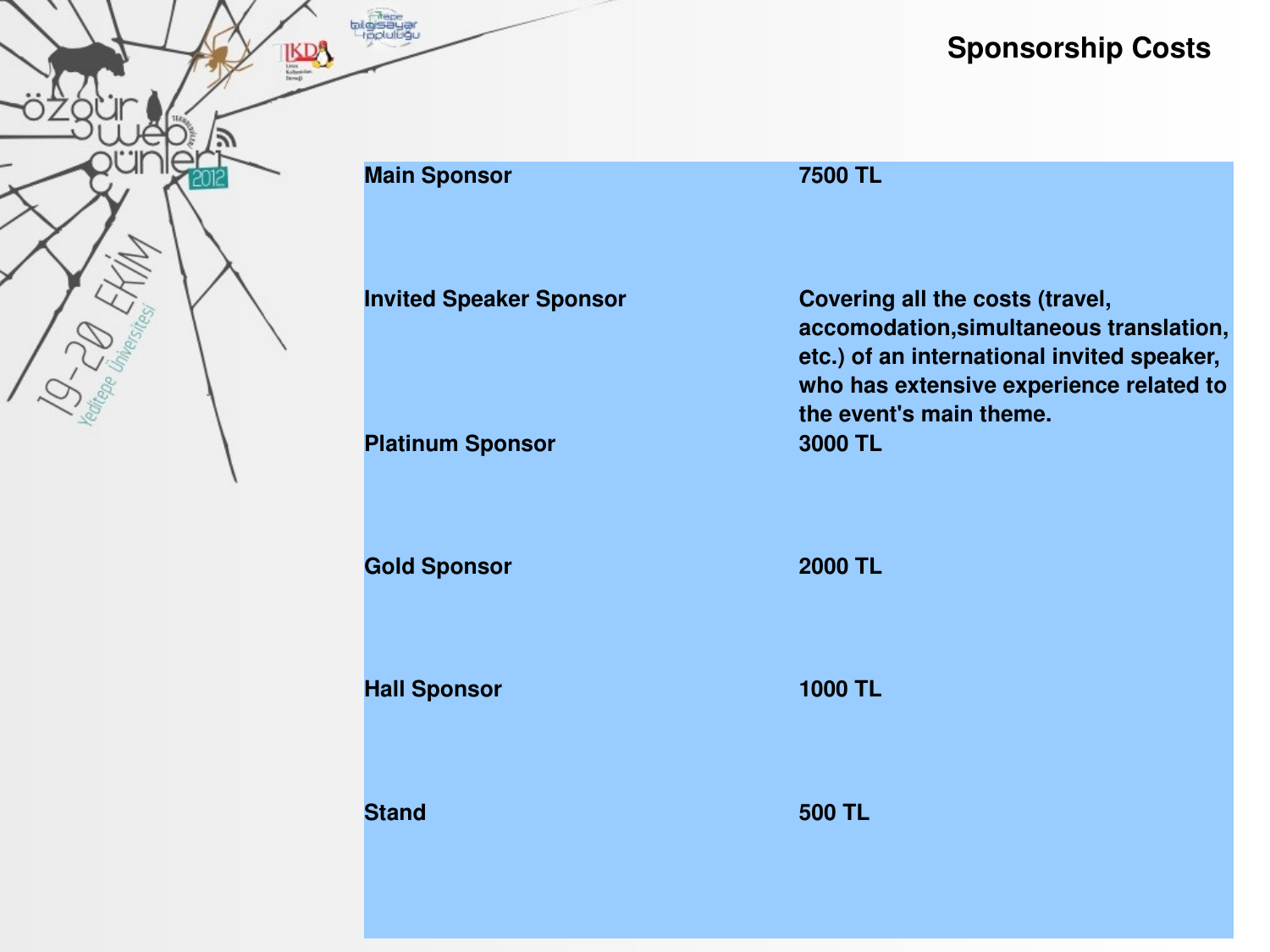## **Sponsorship Benefits**

#### **Main Sponsor**

- Placement of the corporate logo of the sponsor larger and above gold/platinum sponsors in media where event sponsors logos are displayed.
- Inclusion of the corporate logo as the main sponsor in 1000 event posters to be posted nation-wide.
- Inclusion of the corporate logo as the main sponsor in the event schedules.
- Placement of poster, roll-up or flags of the company in the event registry desk.
- Inclusion of the corporate logo as the main sponsor on the name badges given to the visitors.
- Placement of the corporate logo as the main sponsor on the banner posted outside the building hosting the event.
- Inclusion of the corporate logo as the main sponsor in the webcast of the event.
- Inclusion of the corporate logo as the main sponsor in printed media advertisements.
- Inclusion of the corporate logo as the main sponsor in all pages of the event web-site.
- Inclusion of the corporate logo as the main sponsor on event's special t-shirt.
- Inclusion of the corporate name as the main sponsor in the event press release
- 4-5 m2 stand area:
	- One power outlet
	- İnternet connectivity (wireless)
	- Table and Chair
- 45 minute presentation opportunity within the event schedule.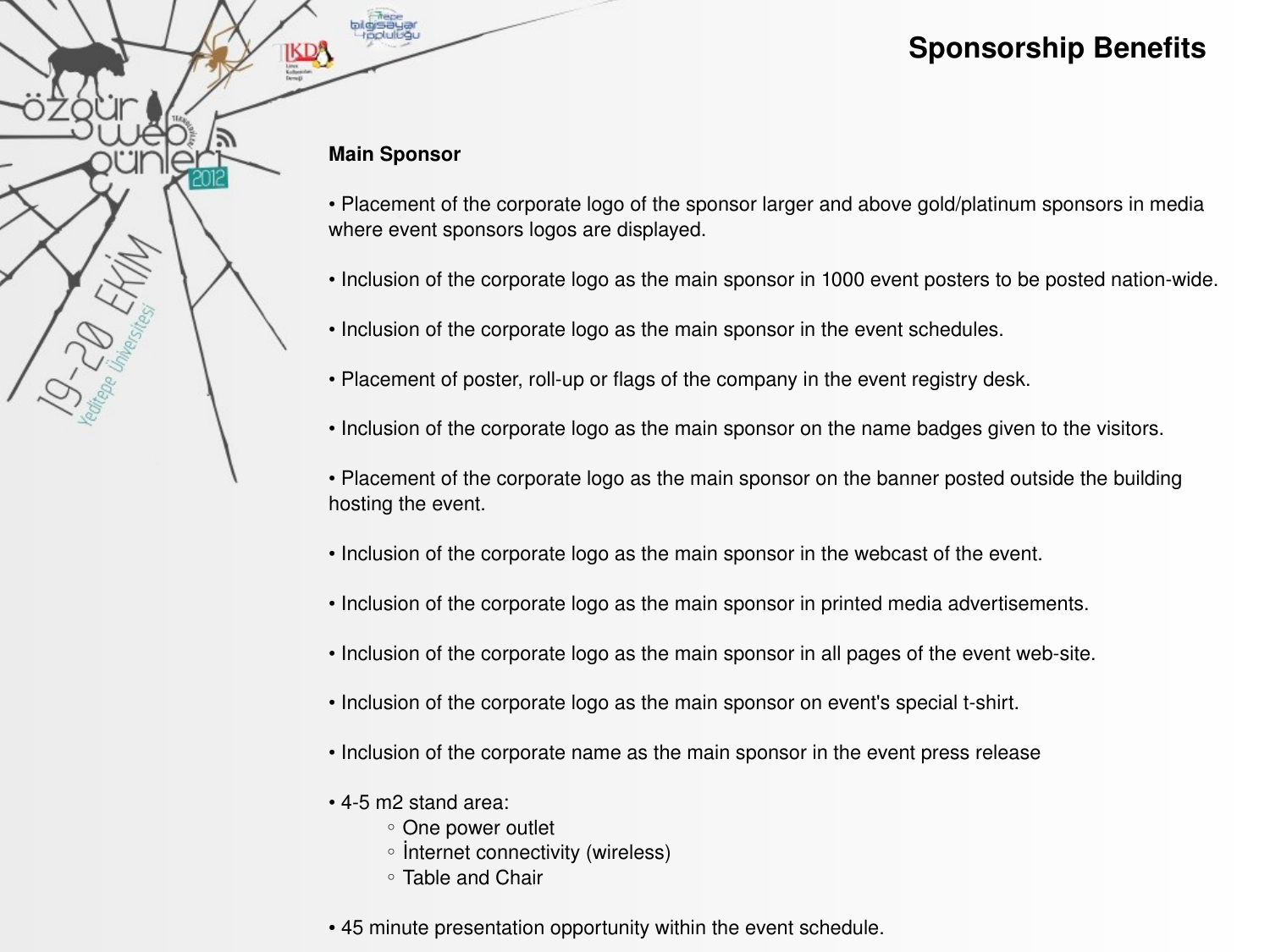## **Sponsorship Benefits**

#### **Invited Speaker Sponsor**

- The invited speaker will do a 1 hour presentation about a previously arranged topic.
- Inclusion of the corporate logo as sponsor in 1000 event posters to be posted nation-wide.
- Inclusion of the corporate logo as sponsor in the event schedules.
- Placement of poster, roll-up or flags of the company in the event registry desk.

• Inclusion of the corporate logo as sponsor on the name badges and folders given to the visitors. Possibilty of including leaflet/CD inside the folder.

• Placement of the corporate logo as the sponsor on the banner posted outside the building hosting the event.

- Inclusion of the corporate logo as sponsor in the webcast of the event.
- Inclusion of the corporate logo as sponsor in printed media advertisements.
- Inclusion of the corporate logo as sponsor in all pages of the event web site.
- Inclusion of the corporate name as sponsor in the event press release
- $\cdot$  4-5 m<sup>2</sup> stand area:
	- One power outlet
	- İnternet connectivity (wireless)
	- Table and Chair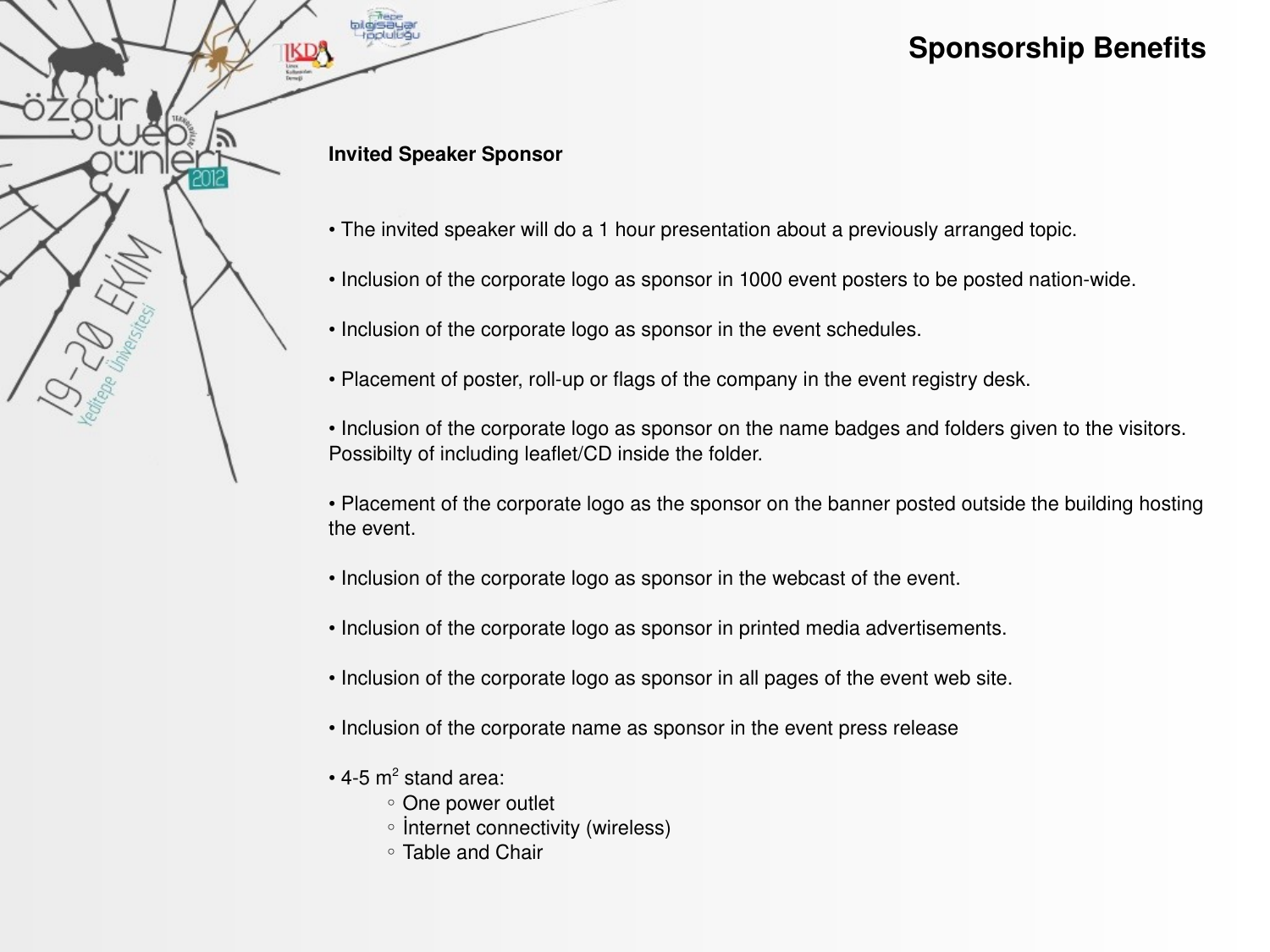## **Sponsorsip Benefits**

|                                                                                                                | <b>Platinum</b> | Gold | <b>Hall</b> | <b>Stand</b> |
|----------------------------------------------------------------------------------------------------------------|-----------------|------|-------------|--------------|
| Inclusion of the corporate logo as sponsor in 1000 event posters to be<br>posted nation-wide.                  |                 |      |             |              |
| Inclusion of the corporate logo of the sponsor in the event schedules.                                         |                 |      |             |              |
| Inclusion of the corporate logo as the sponsor on the name badges<br>given to the visitors.                    |                 |      |             |              |
| Placement of the corporate logo as the sponsor on the banner posted<br>outside the building hosting the event. |                 |      |             |              |
| Inclusion of the corporate logo as the sponsor in the webcast of the<br>event.                                 |                 |      |             |              |
| Inclusion of the corporate logo as the sponsor in printed media<br>advertisements.                             |                 |      |             |              |
| Inclusion of the corporate logo in all pages of the event web-site.                                            |                 |      |             |              |
| Inclusion of the corporate logo as the main sponsor on event's special t-<br>shirt.                            |                 |      |             |              |
| Inclusion of the corporate name as the sponsor in the event press<br>release.                                  |                 |      |             |              |
| 4-5 m2 stand area:<br>• One power outlet<br>• Internet connectivity (wireless)<br>• Table and chair            |                 |      |             |              |
| 20 minute presentation opportunity within the event schedule.                                                  |                 |      |             |              |
| Mentioning the hall with the company name in the event schedules (in<br>printed media and on the web-site).    |                 |      |             |              |
| Placement of the company-provided nameplate containing the<br>company name at the entrance of the hall.        |                 |      |             |              |
| Decoration of the hall by the company with flags, posters and similar<br>materials.                            |                 |      |             |              |
| Inclusion of the corporate logo in the "Participating Corporations" page<br>of the web-site.                   |                 |      |             |              |

 $\overline{\text{RD}}$ 

e Est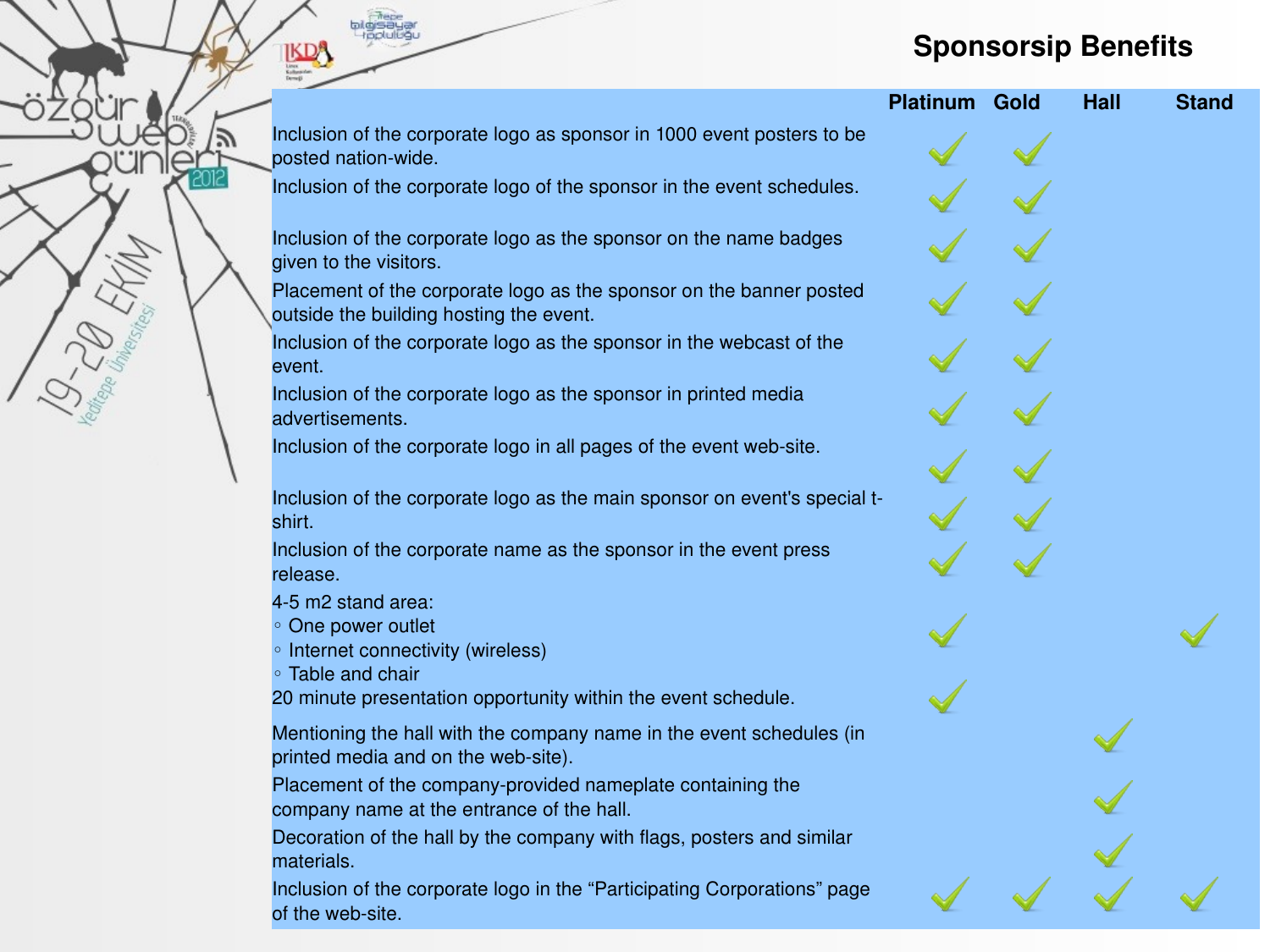

Pictures From Previous Events